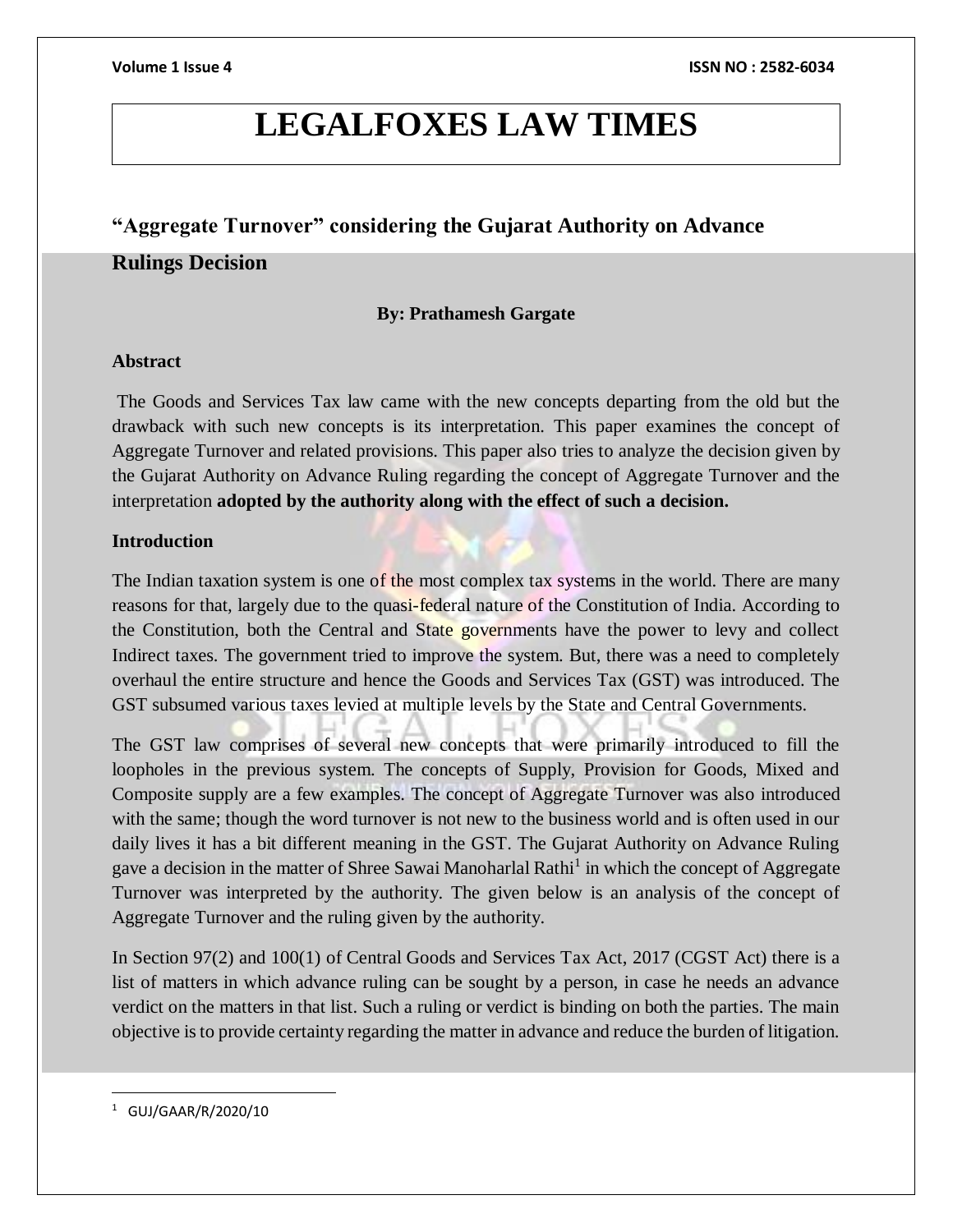In the Shree Sawai Manoharlal Rathi, such advance ruling was sought for the question that whether he is liable for registration under the act.

### **Facts in brief**

Shree Sawai Manoharlal Rathi (hereinafter referred to as Applicant) is an individual not engaged in any business. His revenue is primarily from Interest, on PPF, Savings Bank account, and personal loans along with rental receipts.

The applicant submitted his estimated revenue for Financial Year 2018-2019 which is likely to be above 20 Lac Rupees the breakup of it is

Rent Receipts – 9,84,000 Rs

Bank Interest  $-3,000$  Rs

Interest on  $PPF - 2,76,000$  Rs

Interest on Personal Loans and advances – 7,49,000 Rs

### **Issue**

Whether the Interest on Savings Bank Account, PPF, Personal Loans, and Advances would be considered for calculating the threshold of Rs 20 Lac for registration under GST Laws?

### **Ruling**

The Authority on Advance ruling held that the Interest on Savings Bank Account, PPF, and Personal Loans and Advances would be considered for calculating the threshold of Rs 20 Lac and the applicant will have to get himself registered under the Act.

### **Analysis**

### "OUR MISSION YOUR SUCCESS"

The question sought to be answered lies in a narrow compass. The applicant wants to confirm inclusions in the calculation of Aggregate Turnover. To comprehend the matter better, we should delve into the concept of Aggregate Turnover and related provisions.

As per, section 2(6) of CGST Act, 2017 Aggregate Turnover means

Aggregate Values of a) All Taxable Supplies b) Exempt Supplies c) Export of goods or services or both d) Inter-State Supplies of a person having the same PAN. It excludes a) Tax paid under Reverse Charge Mechanism b) Central Tax, State-Tax, Union Territory Tax, Integrated Tax, and Cess.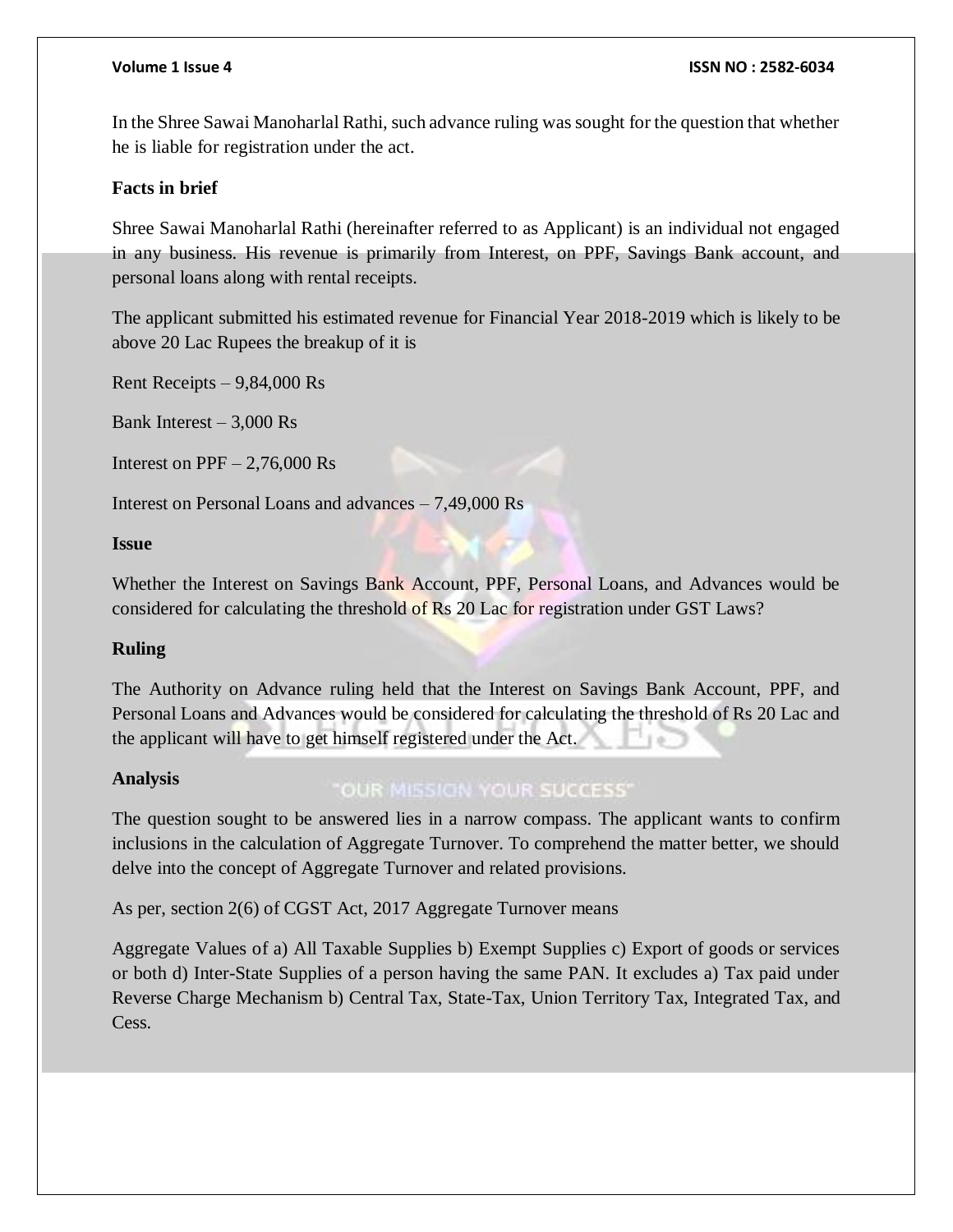### **Volume 1 Issue 4 ISSN NO : 2582-6034**

The new definition of aggregate turnover tries to cover different types of supplies. The idea behind inclusions is to bring as many businesses as possible under the scope of GST. It also includes nontaxable supplies such as Exempt Supplies and export of goods and services.

Exempt supply is defined under section 2(47) of CGST Act, 2017 it means a supply of Goods and Services or both which is a) Nil rated b) exempt under section 11 or section 6 of Integrated Goods and Services Tax Act c) non-taxable supplies. The difference between Exempt supply and nil rated supply is nowhere given under the act. But, the basic point of distinction is that tariff for nil rated supply is 0% whereas in exempt supply the exemption is granted by way of the exemption notification.

The authority included following kinds of supplies for calculation of Aggregate Turnover

Taxable Supplies

Supply that has a nil rate of tax

Exempt supplies

Supplies that are not taxable under the act (alcoholic liquor, petroleum products)

Export of goods and services or both including zero-rated goods

One of the key elements in the concept of Aggregate Turnover is Supply; it is also the taxable event in the GST. The authority further delved into the concept of Supply to get a clear understanding that activities done by the applicant would fall into the scope of supply.

Section 7 of the CGST Act, 2017 defines the term supply it includes a sale, transfer, exchange, barter, license, rental, lease, and disposal of goods or services or both for consideration during business or in furtherance of business. The two main elements of supply are consideration and transaction done in the course of or in furtherance of Business.

The authority analysed the transactions to be done by the applicant and provided that activities of deposits, loans, and advances are within the scope of GST as per Section 7. The interest income derived from deposits, loans, and advances by the applicant is exempt under Entry 27(a) of Notification No. 12/2017 – Central Tax (Rate) and Entry 28(a) of Notification No 9/2017 – Integrated Tax (Rate). The only transaction of Renting is taxable under GST

The authority concluded that no GST is payable on interest income as it is exempt but, such exempt supply will be considered for calculation of aggregate turnover under GST. Since the annual turnover which includes Rental receipts and Interest crosses the threshold limit of Rs 20 Lakhs the applicant will be liable for registration under the act.

### **Authors Opinion**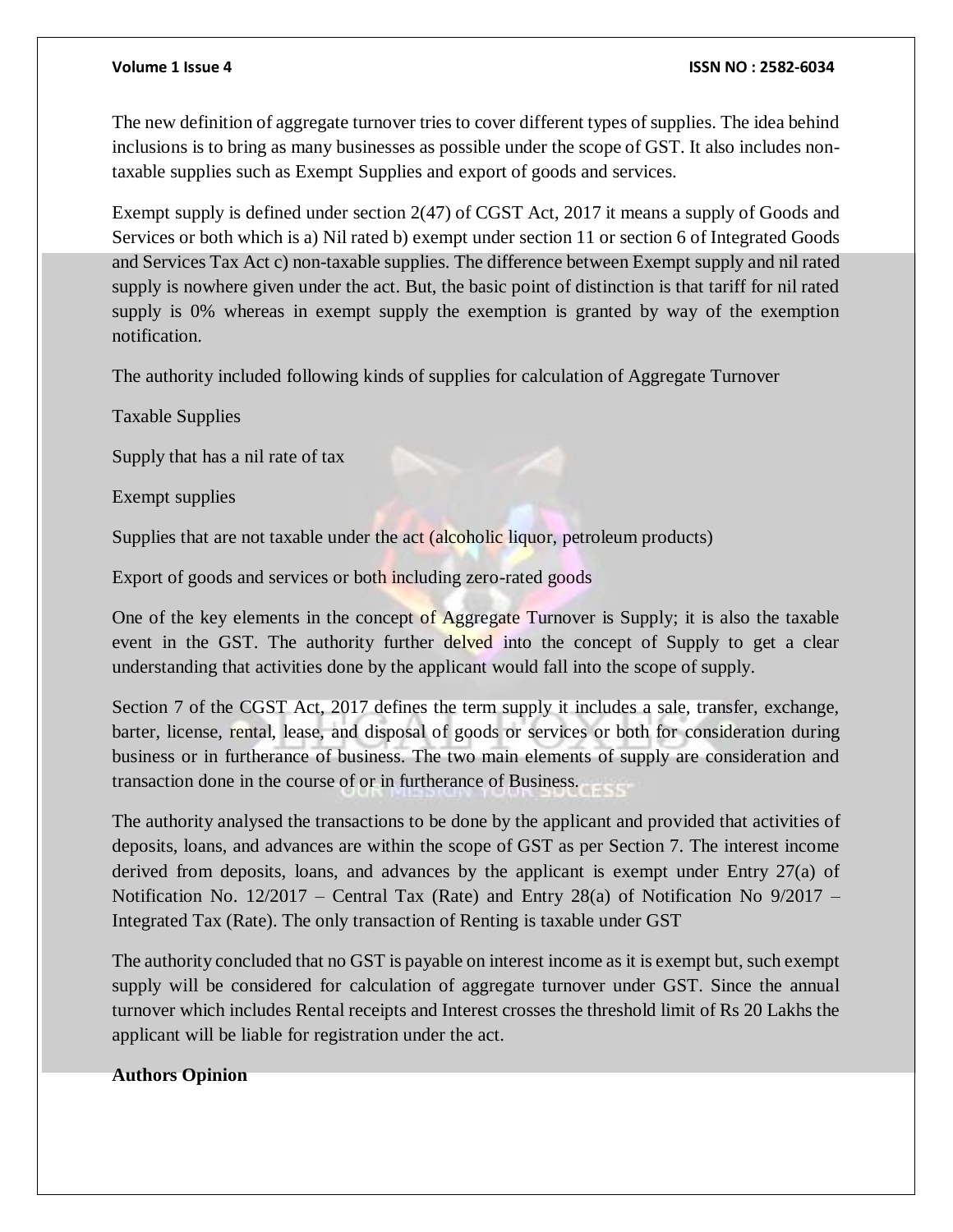### **Volume 1 Issue 4 ISSN NO : 2582-6034**

Interpretation of "Aggregate Turnover" and "Supply"

The definition of aggregate turnover stated above covers all forms of supplies. The issue is with the concept of the supply as it is the taxable event in the GST and a part in the definition of Aggregate Turnover. The basic principle is that such supply should be made in the course of or in furtherance of Business. The applicant above is not engaged in any kind of business and his revenue is derived from rental receipts and interest income. This begs the answer to the question that why to include such revenue which is not anyway related to business in the calculation of aggregate turnover. The authority gave the widest possible interpretation of aggregate turnover and supply, to bring as many people under the tax net as possible. However, the idea of bringing the people who are not doing any businesses under the scope of supply is detrimental to the interest of the general public.

The exemption notification exempts the interest from GST liability. The difficulty arises on the point that whether interests on such deposits are supplying under the GST. If we closely peruse the definition of supply the activity of depositing the money for safekeeping and interest on such deposits hardly qualifies as an activity within supply another reason is these deposits are made out of personal savings and in most cases, they do not have any relation to business then why interest on such should be included in the calculation of aggregate turnover.

The other moot point is rental receipts. Real estate is another form of investment. Thus, many people have purchased apartments for purposes of investments so that they get monthly returns in the form of rent. The rent receipts of a person who is engaged in that business should be taxed. For a person who has purchased with an intention of investments should be ideally left out from the tax net.

The items which are specifically excluded from the GST like alcohol for human consumption by the decision of the authority will be considered for calculation of Aggregate Turnover. On the other hand, these products are already taxed by way of VAT or Central Excise then why consider the supply of these products for the calculation of the same. Many questions like the above are unanswered.

### **Impact of the decision**

The concept of turnover in the previous tax system was just the gross receipts or sales made in business or profession although now there is a complete shift with the inclusion of all forms of supply. Most of the people are not well versed with the GST law and are bound to get confused regarding the same. The GSTN portal requires a declaration of turnover for filing of returns to know whether the taxpayer can opt for quarterly filing of returns, many people have entered the turnover as they knew as per previous laws as a consequence they have started getting emails from GSTN for clarifications.